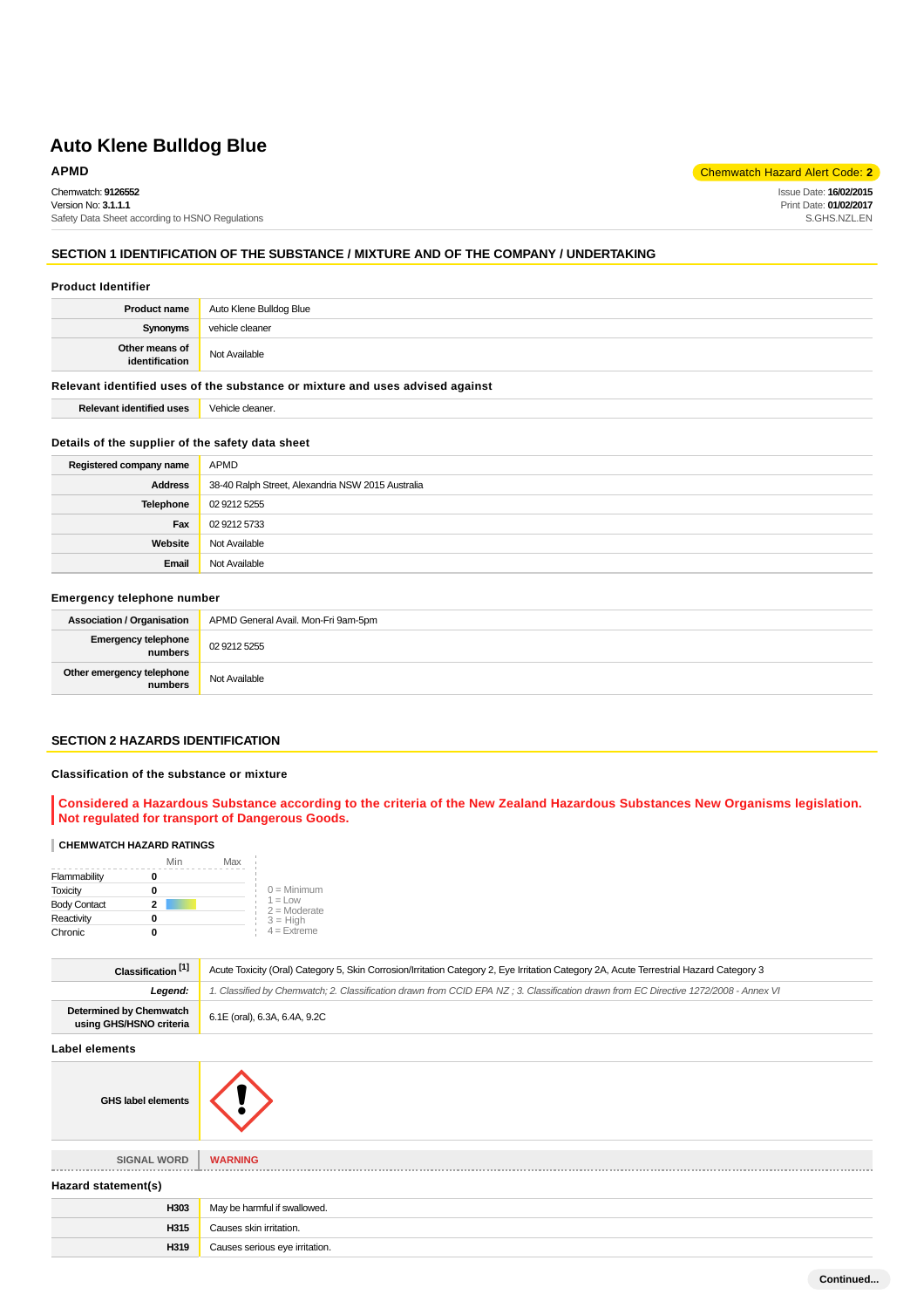| H423                                       | Harmful to the soil environment                                                                                                  |  |
|--------------------------------------------|----------------------------------------------------------------------------------------------------------------------------------|--|
|                                            | <b>Precautionary statement(s) Prevention</b>                                                                                     |  |
| P <sub>280</sub>                           | Wear protective gloves/protective clothing/eye protection/face protection.                                                       |  |
| <b>Precautionary statement(s) Response</b> |                                                                                                                                  |  |
| P312                                       | Call a POISON CENTER or doctor/physician if you feel unwell.                                                                     |  |
| P362                                       | Take off contaminated clothing and wash before reuse.                                                                            |  |
| P305+P351+P338                             | IF IN EYES: Rinse cautiously with water for several minutes. Remove contact lenses, if present and easy to do. Continue rinsing. |  |
| P337+P313                                  | If eye irritation persists: Get medical advice/attention.                                                                        |  |
| P302+P352                                  | IF ON SKIN: Wash with plenty of soap and water.                                                                                  |  |
| P332+P313                                  | If skin irritation occurs: Get medical advice/attention.                                                                         |  |

#### **Precautionary statement(s) Storage**

Not Applicable

#### **Precautionary statement(s) Disposal**

Not Applicable

### **SECTION 3 COMPOSITION / INFORMATION ON INGREDIENTS**

#### **Substances**

See section below for composition of Mixtures

#### **Mixtures**

| <b>CAS No</b> | %[weight] | Name                           |
|---------------|-----------|--------------------------------|
| 7758-29-4     | $<$ 10    | sodium tripolyphosphate        |
| 25155-30-0    | 10-20     | sodium dodecylbenzenesulfonate |
| Not Available | $\leq$    | perfume                        |
| Not Available | $<$ 1     | dye                            |
| 7732-18-5     | >60       | water                          |

## **SECTION 4 FIRST AID MEASURES**

NZ Poisons Centre 0800 POISON (0800 764 766) | NZ Emergency Services: 111

#### **Description of first aid measures**

| <b>Eye Contact</b>  | If this product comes in contact with the eyes:<br>▶ Wash out immediately with fresh running water.<br>Ensure complete irrigation of the eye by keeping eyelids apart and away from eye and moving the eyelids by occasionally lifting the upper and lower lids.<br>▶ Seek medical attention without delay; if pain persists or recurs seek medical attention.<br>Removal of contact lenses after an eye injury should only be undertaken by skilled personnel.                                                 |
|---------------------|-----------------------------------------------------------------------------------------------------------------------------------------------------------------------------------------------------------------------------------------------------------------------------------------------------------------------------------------------------------------------------------------------------------------------------------------------------------------------------------------------------------------|
| <b>Skin Contact</b> | If skin contact occurs:<br>In mediately remove all contaminated clothing, including footwear.<br>Flush skin and hair with running water (and soap if available).<br>▶ Seek medical attention in event of irritation.                                                                                                                                                                                                                                                                                            |
| Inhalation          | If fumes, aerosols or combustion products are inhaled remove from contaminated area.<br>• Other measures are usually unnecessary.                                                                                                                                                                                                                                                                                                                                                                               |
| Ingestion           | <b>If swallowed do NOT induce vomiting.</b><br>If vomiting occurs, lean patient forward or place on left side (head-down position, if possible) to maintain open airway and prevent aspiration.<br>$\triangleright$ Observe the patient carefully.<br>• Never give liquid to a person showing signs of being sleepy or with reduced awareness; i.e. becoming unconscious.<br>• Give water to rinse out mouth, then provide liquid slowly and as much as casualty can comfortably drink.<br>Seek medical advice. |

**Indication of any immediate medical attention and special treatment needed**

Treat symptomatically.

### **SECTION 5 FIREFIGHTING MEASURES**

#### **Extinguishing media**

The product contains a substantial proportion of water, therefore there are no restrictions on the type of extinguishing media which may be used. Choice of extinguishing media should take into account surrounding areas.

Though the material is non-combustible, evaporation of water from the mixture, caused by the heat of nearby fire, may produce floating layers of combustible substances. In such an event consider:

- 
- foam.
- dry chemical powder.
- carbon dioxide.

#### **Special hazards arising from the substrate or mixture**

**Fire Incompatibility** None known.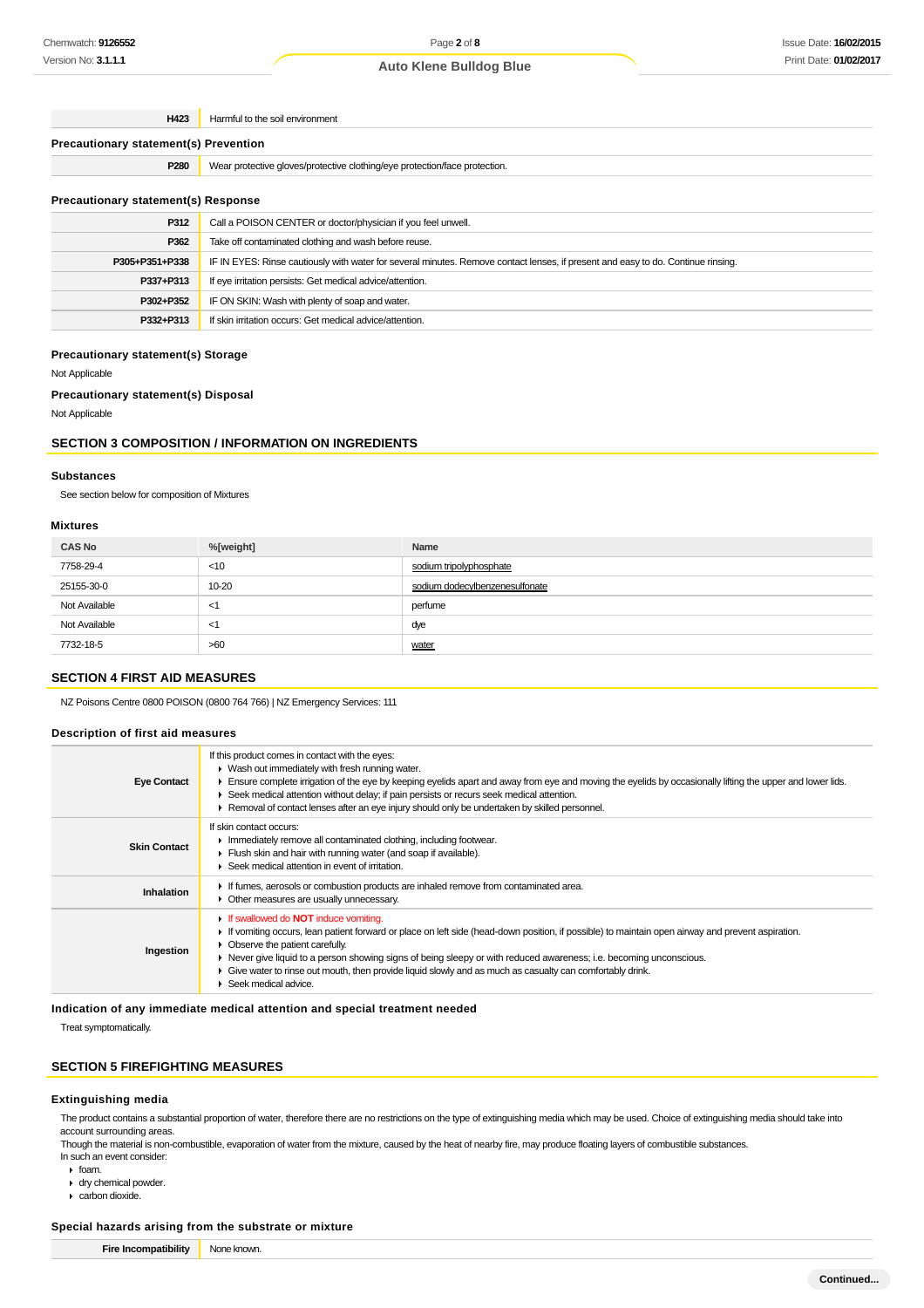### **Advice for firefighters**

| <b>Fire Fighting</b>         | Alert Fire Brigade and tell them location and nature of hazard.<br>• Wear breathing apparatus plus protective gloves in the event of a fire.<br>Prevent, by any means available, spillage from entering drains or water courses.<br>▶ Use fire fighting procedures suitable for surrounding area.<br>DO NOT approach containers suspected to be hot.<br>Cool fire exposed containers with water spray from a protected location.<br>If safe to do so, remove containers from path of fire. |
|------------------------------|--------------------------------------------------------------------------------------------------------------------------------------------------------------------------------------------------------------------------------------------------------------------------------------------------------------------------------------------------------------------------------------------------------------------------------------------------------------------------------------------|
| <b>Fire/Explosion Hazard</b> | The emulsion is not combustible under normal conditions. However, it will break down under fire conditions and the hydrocarbon component will burn.<br>Decomposes on heating and produces toxic fumes of:<br>carbon dioxide (CO2)<br>phosphorus oxides (POx)<br>sulfur oxides (SOx)<br>other pyrolysis products typical of burning organic material.<br>May emit poisonous fumes.<br>May emit corrosive fumes.                                                                             |

## **SECTION 6 ACCIDENTAL RELEASE MEASURES**

#### **Personal precautions, protective equipment and emergency procedures**

See section 8

### **Environmental precautions**

See section 12

### **Methods and material for containment and cleaning up**

| <b>Minor Spills</b> | Environmental hazard - contain spillage.<br>$\triangleright$ Clean up all spills immediately.<br>Avoid breathing vapours and contact with skin and eyes.<br>$\triangleright$ Control personal contact with the substance, by using protective equipment.<br>• Contain and absorb spill with sand, earth, inert material or vermiculite.<br>$\blacktriangleright$ Wipe up.<br>• Place in a suitable, labelled container for waste disposal.                             |
|---------------------|------------------------------------------------------------------------------------------------------------------------------------------------------------------------------------------------------------------------------------------------------------------------------------------------------------------------------------------------------------------------------------------------------------------------------------------------------------------------|
| <b>Major Spills</b> | Environmental hazard - contain spillage.<br>Minor hazard.<br>$\triangleright$ Clear area of personnel.<br>Alert Fire Brigade and tell them location and nature of hazard.<br>$\triangleright$ Control personal contact with the substance, by using protective equipment as required.<br>Prevent spillage from entering drains or water ways.<br>Contain spill with sand, earth or vermiculite.<br>Collect recoverable product into labelled containers for recycling. |

Personal Protective Equipment advice is contained in Section 8 of the SDS.

## **SECTION 7 HANDLING AND STORAGE**

## **Precautions for safe handling**

| Safe handling     | Limit all unnecessary personal contact.<br>• Wear protective clothing when risk of exposure occurs.<br>$\blacktriangleright$ Use in a well-ventilated area.<br><b>No. When handling DO NOT eat, drink or smoke.</b><br>Always wash hands with soap and water after handling.<br>Avoid physical damage to containers.<br>$\blacktriangleright$ Use good occupational work practice. |
|-------------------|------------------------------------------------------------------------------------------------------------------------------------------------------------------------------------------------------------------------------------------------------------------------------------------------------------------------------------------------------------------------------------|
| Other information | Store in original containers.<br>▶ Keep containers securely sealed.<br>Store in a cool, dry, well-ventilated area.<br>Store away from incompatible materials and foodstuff containers.<br>Protect containers against physical damage and check regularly for leaks.<br>Observe manufacturer's storage and handling recommendations contained within this SDS.                      |
|                   | Conditions for safe storage, including any incompatibilities                                                                                                                                                                                                                                                                                                                       |

| Suitable container      | • Polyethylene or polypropylene container.<br>Packing as recommended by manufacturer.<br>▶ Check all containers are clearly labelled and free from leaks. |  |
|-------------------------|-----------------------------------------------------------------------------------------------------------------------------------------------------------|--|
| Storage incompatibility | Avoid contamination of water, foodstuffs, feed or seed.                                                                                                   |  |

# **SECTION 8 EXPOSURE CONTROLS / PERSONAL PROTECTION**

## **Control parameters**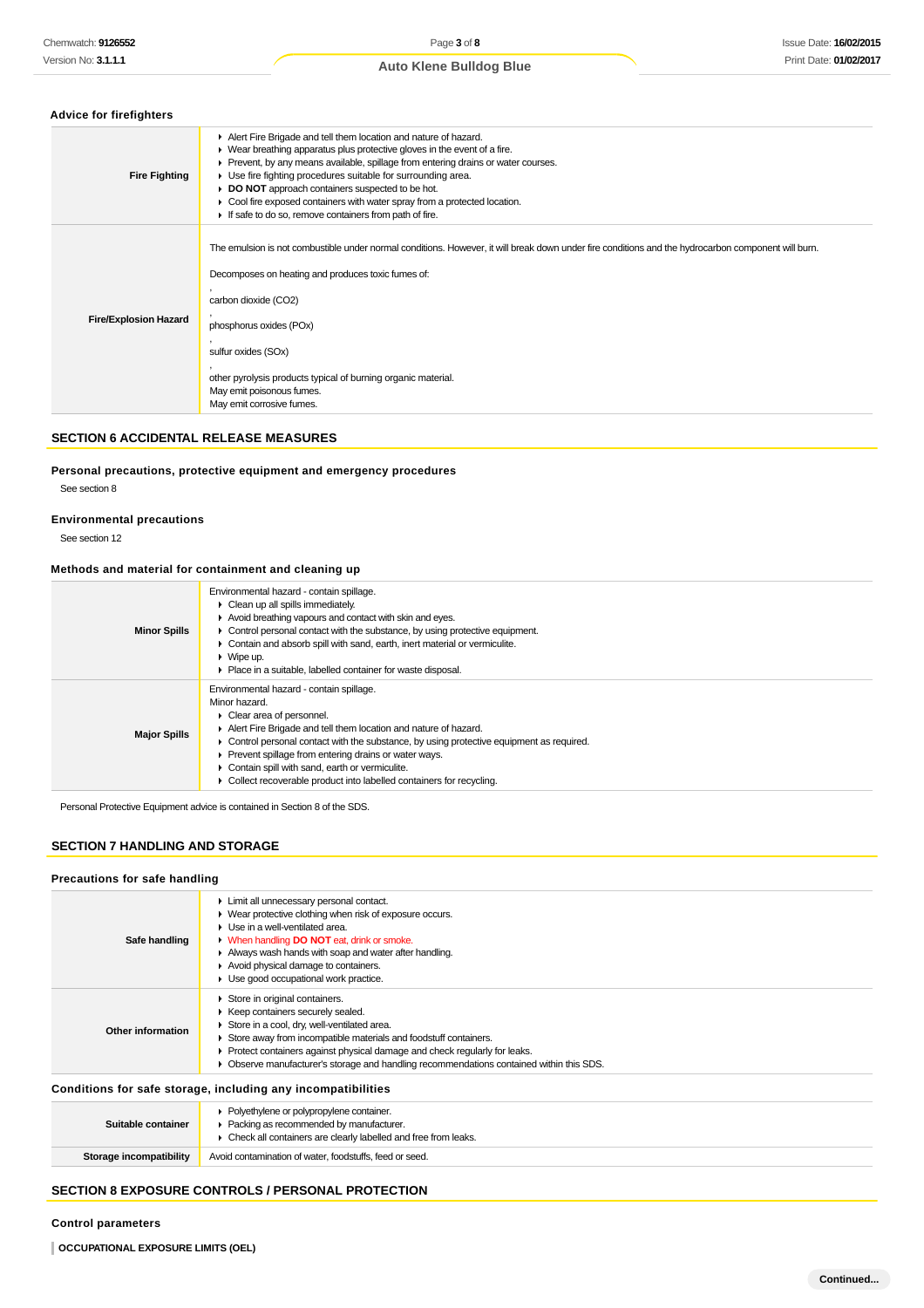## **INGREDIENT DATA**

## Not Available

# **EMERGENCY LIMITS**

| Ingredient                        | <b>Material name</b>                                               |  | TEEL-1             | TEEL-2            | TEEL-3    |
|-----------------------------------|--------------------------------------------------------------------|--|--------------------|-------------------|-----------|
| sodium tripolyphosphate           | Sodium tripolyphosphate                                            |  | $0.61$ mg/m $3$    | $6.8$ mg/m $3$    | 620 mg/m3 |
| sodium<br>dodecylbenzenesulfonate | Sodium dodecylbenzenesulfonate; (Dodecyl benzene sodium sulfonate) |  | $2.1 \text{ mg/m}$ | $23 \text{ mg/m}$ | 87 mg/m3  |
|                                   |                                                                    |  |                    |                   |           |
| Ingredient                        | <b>Original IDLH</b><br><b>Revised IDLH</b>                        |  |                    |                   |           |
| sodium tripolyphosphate           | Not Available<br>Not Available                                     |  |                    |                   |           |
| sodium<br>dodecylbenzenesulfonate | Not Available<br>Not Available                                     |  |                    |                   |           |
| perfume                           | Not Available<br>Not Available                                     |  |                    |                   |           |
| dye                               | Not Available<br>Not Available                                     |  |                    |                   |           |
| water                             | Not Available<br>Not Available                                     |  |                    |                   |           |

#### **Exposure controls**

| Appropriate engineering<br>controls | None required when handling small quantities.<br>OTHERWISE:<br>Engineering controls are used to remove a hazard or place a barrier between the worker and the hazard. Well-designed engineering controls can be highly<br>effective in protecting workers and will typically be independent of worker interactions to provide this high level of protection.<br>The basic types of engineering controls are:<br>Process controls which involve changing the way a job activity or process is done to reduce the risk.<br>Enclosure and/or isolation of emission source which keeps a selected hazard "physically" away from the worker and ventilation that strategically "adds" and<br>"removes" air in the work environment. Ventilation can remove or dilute an air contaminant if designed properly. The design of a ventilation system must match<br>the particular process and chemical or contaminant in use.<br>Employers may need to use multiple types of controls to prevent employee overexposure. |
|-------------------------------------|----------------------------------------------------------------------------------------------------------------------------------------------------------------------------------------------------------------------------------------------------------------------------------------------------------------------------------------------------------------------------------------------------------------------------------------------------------------------------------------------------------------------------------------------------------------------------------------------------------------------------------------------------------------------------------------------------------------------------------------------------------------------------------------------------------------------------------------------------------------------------------------------------------------------------------------------------------------------------------------------------------------|
| <b>Personal protection</b>          |                                                                                                                                                                                                                                                                                                                                                                                                                                                                                                                                                                                                                                                                                                                                                                                                                                                                                                                                                                                                                |
| Eye and face protection             | No special equipment for minor exposure i.e. when handling small quantities.<br>OTHERWISE:<br>Safety glasses with side shields.<br>• Contact lenses may pose a special hazard; soft contact lenses may absorb and concentrate irritants. A written policy document, describing the wearing of<br>lenses or restrictions on use, should be created for each workplace or task. This should include a review of lens absorption and adsorption for the class of<br>chemicals in use and an account of injury experience. Medical and first-aid personnel should be trained in their removal and suitable equipment should be<br>readily available. In the event of chemical exposure, begin eye irrigation immediately and remove contact lens as soon as practicable.                                                                                                                                                                                                                                           |
| <b>Skin protection</b>              | See Hand protection below                                                                                                                                                                                                                                                                                                                                                                                                                                                                                                                                                                                                                                                                                                                                                                                                                                                                                                                                                                                      |
| Hands/feet protection               | No special equipment needed when handling small quantities.<br><b>OTHERWISE:</b> Wear chemical protective gloves, e.g. PVC.                                                                                                                                                                                                                                                                                                                                                                                                                                                                                                                                                                                                                                                                                                                                                                                                                                                                                    |
| <b>Body protection</b>              | See Other protection below                                                                                                                                                                                                                                                                                                                                                                                                                                                                                                                                                                                                                                                                                                                                                                                                                                                                                                                                                                                     |
| Other protection                    | No special equipment needed when handling small quantities.<br><b>OTHERWISE:</b><br>$\triangleright$ Overalls.<br>$\blacktriangleright$ Barrier cream.<br>Eyewash unit.                                                                                                                                                                                                                                                                                                                                                                                                                                                                                                                                                                                                                                                                                                                                                                                                                                        |
| <b>Thermal hazards</b>              | Not Available                                                                                                                                                                                                                                                                                                                                                                                                                                                                                                                                                                                                                                                                                                                                                                                                                                                                                                                                                                                                  |
|                                     |                                                                                                                                                                                                                                                                                                                                                                                                                                                                                                                                                                                                                                                                                                                                                                                                                                                                                                                                                                                                                |

#### **Recommended material(s)**

#### **GLOVE SELECTION INDEX**

Glove selection is based on a modified presentation of the:

 **"Forsberg Clothing Performance Index".**

The effect(s) of the following substance(s) are taken into account in the **computer-generated** selection:

Auto Klene Bulldog Blue

| <b>Material</b> | CPI    |
|-----------------|--------|
| <b>BUTYL</b>    | ~<br>ັ |
| NATURAL RUBBER  | ັ      |
| NEOPRENE        | ັ      |
| <b>PVA</b>      | ◡      |
| <b>VITON</b>    | ັ      |

\* CPI - Chemwatch Performance Index

A: Best Selection

B: Satisfactory; may degrade after 4 hours continuous immersion

C: Poor to Dangerous Choice for other than short term immersion

**NOTE**: As a series of factors will influence the actual performance of the glove, a final selection must be based on detailed observation. -

\* Where the glove is to be used on a short term, casual or infrequent basis, factors such as "feel" or convenience (e.g. disposability), may dictate a choice of gloves which might otherwise be unsuitable following long-term or frequent use. A qualified practitioner should be consulted.

**Continued...**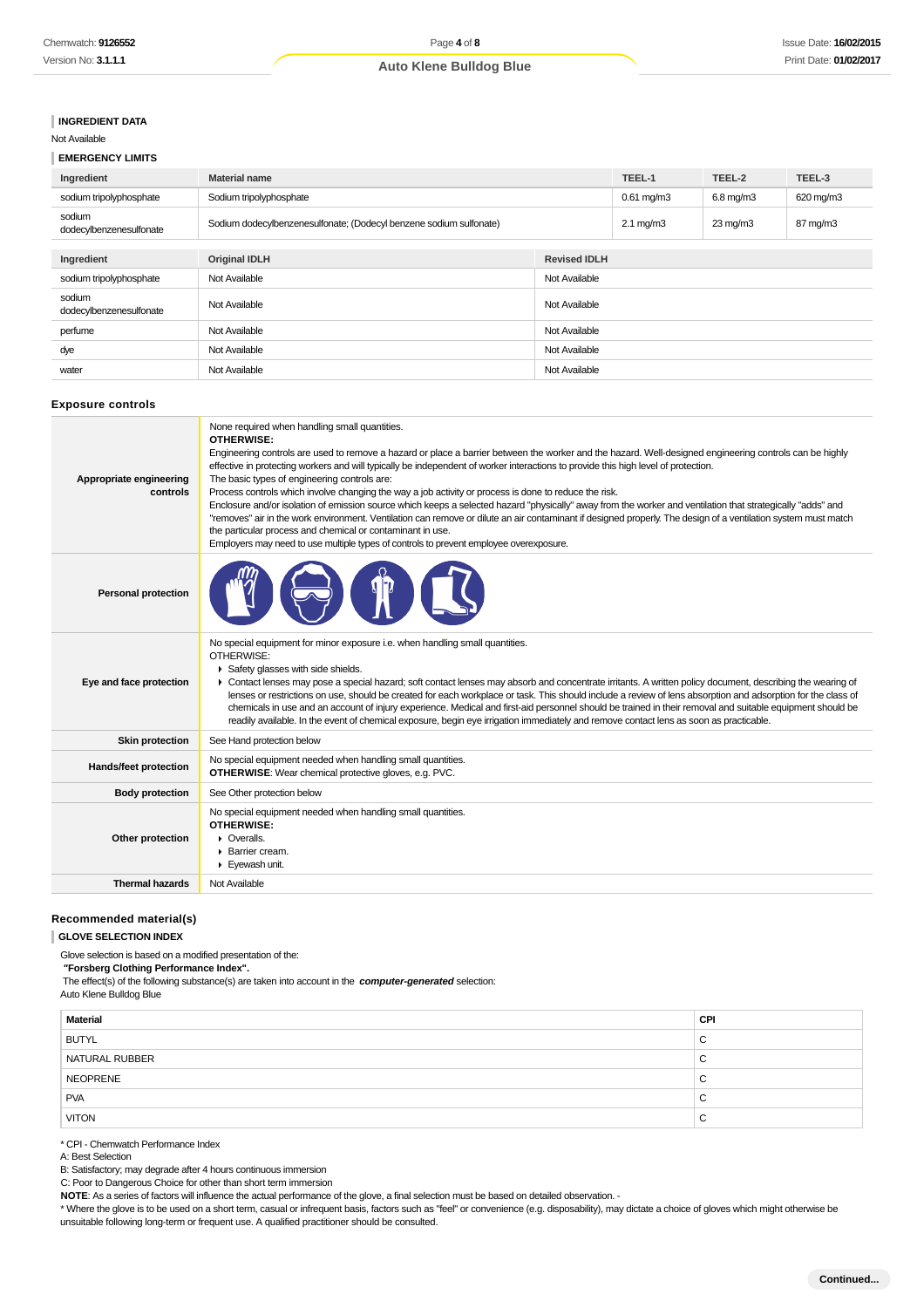# **SECTION 9 PHYSICAL AND CHEMICAL PROPERTIES**

#### **Information on basic physical and chemical properties**

| Appearance                                      | Opaque blue liquid with a coconut odour; mixes with water. |                                                   |                |
|-------------------------------------------------|------------------------------------------------------------|---------------------------------------------------|----------------|
|                                                 |                                                            |                                                   |                |
| <b>Physical state</b>                           | Liquid                                                     | Relative density (Water = 1)                      | 1.04           |
| Odour                                           | Not Available                                              | <b>Partition coefficient</b><br>n-octanol / water | Not Available  |
| Odour threshold                                 | Not Available                                              | Auto-ignition temperature<br>$(^{\circ}C)$        | Not Applicable |
| pH (as supplied)                                | $7 - 9$                                                    | Decomposition<br>temperature                      | Not Available  |
| Melting point / freezing<br>point (°C)          | ~10                                                        | <b>Viscosity (cSt)</b>                            | Not Available  |
| Initial boiling point and<br>boiling range (°C) | ~100                                                       | Molecular weight (g/mol)                          | Not Applicable |
| Flash point (°C)                                | Not Applicable                                             | <b>Taste</b>                                      | Not Available  |
| <b>Evaporation rate</b>                         | as for water                                               | <b>Explosive properties</b>                       | Not Available  |
| Flammability                                    | Not Applicable                                             | <b>Oxidising properties</b>                       | Not Available  |
| <b>Upper Explosive Limit (%)</b>                | Not Applicable                                             | Surface Tension (dyn/cm or<br>$mN/m$ )            | Not Available  |
| Lower Explosive Limit (%)                       | Not Applicable                                             | <b>Volatile Component (%vol)</b>                  | Not Available  |
| Vapour pressure (kPa)                           | Not Available                                              | Gas group                                         | Not Available  |
| Solubility in water (g/L)                       | Miscible                                                   | pH as a solution (1%)                             | Not Available  |
| Vapour density (Air = 1)                        | Not Available                                              | VOC g/L                                           | Not Available  |

## **SECTION 10 STABILITY AND REACTIVITY**

| Reactivity                            | See section 7                                                                                                                        |  |
|---------------------------------------|--------------------------------------------------------------------------------------------------------------------------------------|--|
| <b>Chemical stability</b>             | • Unstable in the presence of incompatible materials.<br>▶ Product is considered stable.<br>Hazardous polymerisation will not occur. |  |
| Possibility of hazardous<br>reactions | See section 7                                                                                                                        |  |
| <b>Conditions to avoid</b>            | See section 7                                                                                                                        |  |
| Incompatible materials                | See section 7                                                                                                                        |  |
| Hazardous decomposition<br>products   | See section 5                                                                                                                        |  |

#### **SECTION 11 TOXICOLOGICAL INFORMATION**

#### **Information on toxicological effects**

| Inhaled                        | The material is not thought to produce either adverse health effects or irritation of the respiratory tract following inhalation (as classified by EC Directives<br>using animal models). Nevertheless, adverse systemic effects have been produced following exposure of animals by at least one other route and good hygiene<br>practice requires that exposure be kept to a minimum and that suitable control measures be used in an occupational setting.<br>Not normally a hazard due to non-volatile nature of product |                                   |  |  |
|--------------------------------|------------------------------------------------------------------------------------------------------------------------------------------------------------------------------------------------------------------------------------------------------------------------------------------------------------------------------------------------------------------------------------------------------------------------------------------------------------------------------------------------------------------------------|-----------------------------------|--|--|
| Ingestion                      | Accidental ingestion of the material may be damaging to the health of the individual.<br>Ingestion may result in nausea, abdominal irritation, pain and vomiting                                                                                                                                                                                                                                                                                                                                                             |                                   |  |  |
| <b>Skin Contact</b>            | Open cuts, abraded or irritated skin should not be exposed to this material<br>Entry into the blood-stream, through, for example, cuts, abrasions or lesions, may produce systemic injury with harmful effects. Examine the skin prior to the use<br>of the material and ensure that any external damage is suitably protected.<br>This material can cause inflammation of the skin on contact in some persons.                                                                                                              |                                   |  |  |
| Eye                            | This material can cause eye irritation and damage in some persons.                                                                                                                                                                                                                                                                                                                                                                                                                                                           |                                   |  |  |
| Chronic                        | Substance accumulation, in the human body, may occur and may cause some concern following repeated or long-term occupational exposure.<br>Prolonged or repeated skin contact may cause degreasing with drying, cracking and dermatitis following.                                                                                                                                                                                                                                                                            |                                   |  |  |
|                                |                                                                                                                                                                                                                                                                                                                                                                                                                                                                                                                              |                                   |  |  |
|                                | <b>TOXICITY</b>                                                                                                                                                                                                                                                                                                                                                                                                                                                                                                              | <b>IRRITATION</b>                 |  |  |
| <b>Auto Klene Bulldog Blue</b> | Not Available                                                                                                                                                                                                                                                                                                                                                                                                                                                                                                                | Not Available                     |  |  |
|                                | <b>TOXICITY</b>                                                                                                                                                                                                                                                                                                                                                                                                                                                                                                              | <b>IRRITATION</b>                 |  |  |
| sodium tripolyphosphate        | Dermal (rabbit) LD50: >3160 mg/kg <sup>[2]</sup>                                                                                                                                                                                                                                                                                                                                                                                                                                                                             | Not Available                     |  |  |
|                                | Oral (rat) LD50: >2000 mg/kg <sup>[1]</sup>                                                                                                                                                                                                                                                                                                                                                                                                                                                                                  |                                   |  |  |
|                                | <b>TOXICITY</b>                                                                                                                                                                                                                                                                                                                                                                                                                                                                                                              | <b>IRRITATION</b>                 |  |  |
| sodium                         | Oral (rat) LD50: 438 mg/kg <sup>[2]</sup>                                                                                                                                                                                                                                                                                                                                                                                                                                                                                    | Eye (rabbit): 0.25 mg/24hr-SEVERE |  |  |
| dodecylbenzenesulfonate        |                                                                                                                                                                                                                                                                                                                                                                                                                                                                                                                              | Eye (rabbit): 1% - SEVERE         |  |  |
|                                |                                                                                                                                                                                                                                                                                                                                                                                                                                                                                                                              |                                   |  |  |

**Continued...**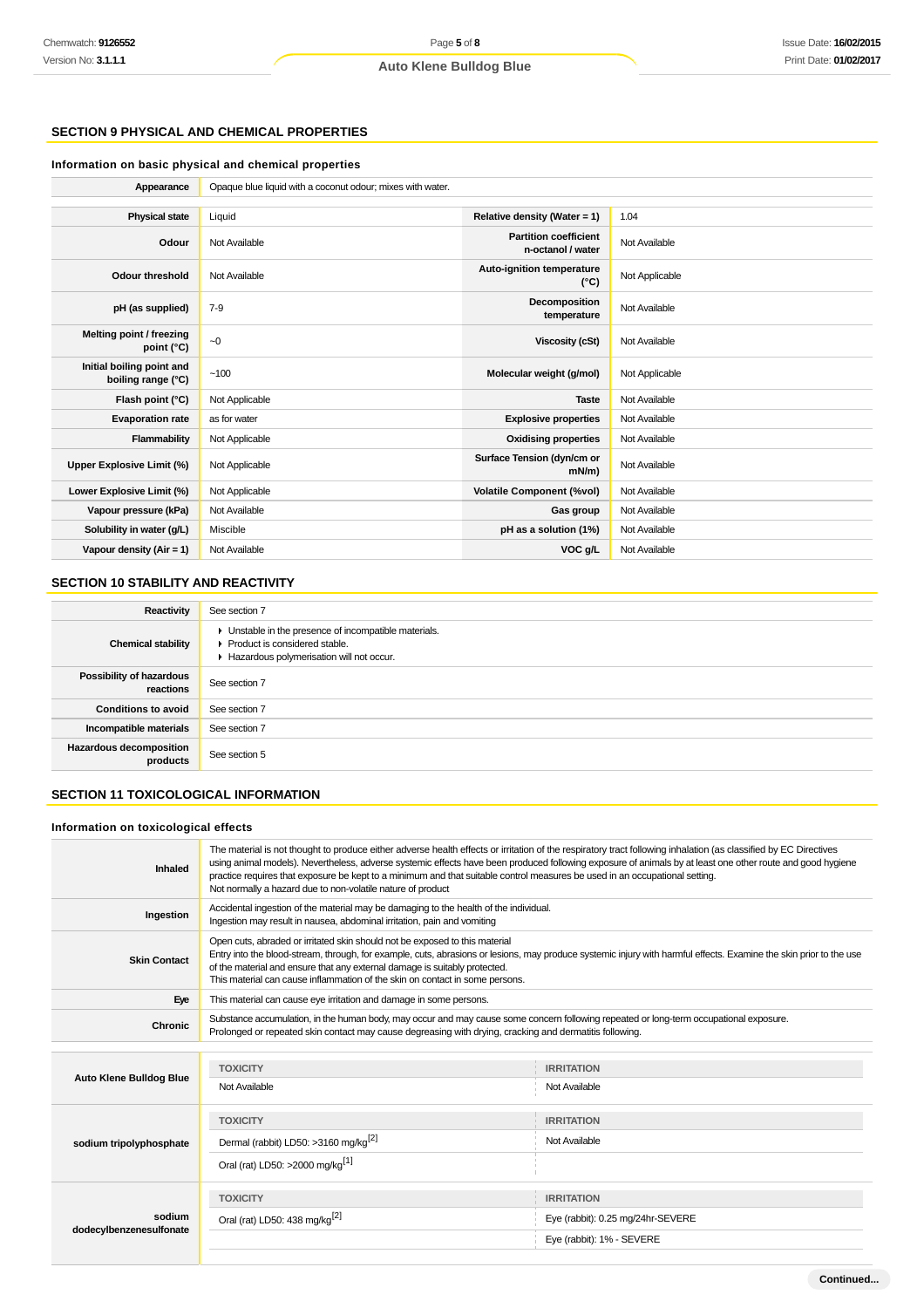|                                                                                                                                                                                                                                                                                                                                                                                                                                                                                                                                                                                                                                                                                                                                                                                                                                                                                                                                                                                                                                                                                                                                                                                                                                                                                                                                                                                                                                       |                 |                                                                                                                         |                                 |                               | Skin (rabbit): 20 mg/24 hr-SEVERE                                                                                                                                                                                                                                                                   |
|---------------------------------------------------------------------------------------------------------------------------------------------------------------------------------------------------------------------------------------------------------------------------------------------------------------------------------------------------------------------------------------------------------------------------------------------------------------------------------------------------------------------------------------------------------------------------------------------------------------------------------------------------------------------------------------------------------------------------------------------------------------------------------------------------------------------------------------------------------------------------------------------------------------------------------------------------------------------------------------------------------------------------------------------------------------------------------------------------------------------------------------------------------------------------------------------------------------------------------------------------------------------------------------------------------------------------------------------------------------------------------------------------------------------------------------|-----------------|-------------------------------------------------------------------------------------------------------------------------|---------------------------------|-------------------------------|-----------------------------------------------------------------------------------------------------------------------------------------------------------------------------------------------------------------------------------------------------------------------------------------------------|
|                                                                                                                                                                                                                                                                                                                                                                                                                                                                                                                                                                                                                                                                                                                                                                                                                                                                                                                                                                                                                                                                                                                                                                                                                                                                                                                                                                                                                                       | <b>TOXICITY</b> |                                                                                                                         |                                 | <b>IRRITATION</b>             |                                                                                                                                                                                                                                                                                                     |
| water                                                                                                                                                                                                                                                                                                                                                                                                                                                                                                                                                                                                                                                                                                                                                                                                                                                                                                                                                                                                                                                                                                                                                                                                                                                                                                                                                                                                                                 |                 | Oral (rat) LD50: >90000 mg/kg <sup>[2]</sup>                                                                            |                                 | Not Available                 |                                                                                                                                                                                                                                                                                                     |
| 1. Value obtained from Europe ECHA Registered Substances - Acute toxicity 2.* Value obtained from manufacturer's SDS. Unless otherwise specified data<br>Legend:<br>extracted from RTECS - Register of Toxic Effect of chemical Substances                                                                                                                                                                                                                                                                                                                                                                                                                                                                                                                                                                                                                                                                                                                                                                                                                                                                                                                                                                                                                                                                                                                                                                                            |                 |                                                                                                                         |                                 |                               |                                                                                                                                                                                                                                                                                                     |
| <b>SODIUM</b><br><b>DODECYLBENZENESULFONATE</b>                                                                                                                                                                                                                                                                                                                                                                                                                                                                                                                                                                                                                                                                                                                                                                                                                                                                                                                                                                                                                                                                                                                                                                                                                                                                                                                                                                                       |                 | depending on the concentration exposed to. There is no evidence of harm to the unborn baby or tendency to cause cancer. |                                 |                               | Linear alkyl benzene sulfonates are derived from strong corrosive acids. Animal testing has shown they can cause skin reactions, eye irritation,<br>sluggishness, passage of frequent watery stools, weakness and may lead to death. They may also react with surfaces of the mouth and intestines, |
| <b>WATER</b>                                                                                                                                                                                                                                                                                                                                                                                                                                                                                                                                                                                                                                                                                                                                                                                                                                                                                                                                                                                                                                                                                                                                                                                                                                                                                                                                                                                                                          |                 | No significant acute toxicological data identified in literature search.                                                |                                 |                               |                                                                                                                                                                                                                                                                                                     |
| Asthma-like symptoms may continue for months or even years after exposure to the material ceases. This may be due to a non-allergenic condition known<br>as reactive airways dysfunction syndrome (RADS) which can occur following exposure to high levels of highly irritating compound. Key criteria for the<br>diagnosis of RADS include the absence of preceding respiratory disease, in a non-atopic individual, with abrupt onset of persistent asthma-like<br><b>SODIUM TRIPOLYPHOSPHATE &amp;</b><br>symptoms within minutes to hours of a documented exposure to the irritant. A reversible airflow pattern, on spirometry, with the presence of moderate to<br><b>SODIUM</b><br>severe bronchial hyperreactivity on methacholine challenge testing and the lack of minimal lymphocytic inflammation, without eosinophilia, have also been<br><b>DODECYLBENZENESULFONATE</b><br>included in the criteria for diagnosis of RADS. RADS (or asthma) following an irritating inhalation is an infrequent disorder with rates related to the<br>concentration of and duration of exposure to the irritating substance. Industrial bronchitis, on the other hand, is a disorder that occurs as result of<br>exposure due to high concentrations of irritating substance (often particulate in nature) and is completely reversible after exposure ceases. The disorder<br>is characterised by dyspnea, cough and mucus production. |                 |                                                                                                                         |                                 |                               |                                                                                                                                                                                                                                                                                                     |
| <b>Acute Toxicity</b>                                                                                                                                                                                                                                                                                                                                                                                                                                                                                                                                                                                                                                                                                                                                                                                                                                                                                                                                                                                                                                                                                                                                                                                                                                                                                                                                                                                                                 | ✔               |                                                                                                                         |                                 | Carcinogenicity               | $\circledcirc$                                                                                                                                                                                                                                                                                      |
| <b>Skin Irritation/Corrosion</b>                                                                                                                                                                                                                                                                                                                                                                                                                                                                                                                                                                                                                                                                                                                                                                                                                                                                                                                                                                                                                                                                                                                                                                                                                                                                                                                                                                                                      | ✓               |                                                                                                                         |                                 | Reproductivity                | $\circ$                                                                                                                                                                                                                                                                                             |
| <b>Serious Eye</b><br>Damage/Irritation                                                                                                                                                                                                                                                                                                                                                                                                                                                                                                                                                                                                                                                                                                                                                                                                                                                                                                                                                                                                                                                                                                                                                                                                                                                                                                                                                                                               | ✔               |                                                                                                                         |                                 | <b>STOT - Single Exposure</b> | $\circ$                                                                                                                                                                                                                                                                                             |
| <b>Respiratory or Skin</b><br>sensitisation                                                                                                                                                                                                                                                                                                                                                                                                                                                                                                                                                                                                                                                                                                                                                                                                                                                                                                                                                                                                                                                                                                                                                                                                                                                                                                                                                                                           | ⊚               |                                                                                                                         | <b>STOT - Repeated Exposure</b> |                               | $\odot$                                                                                                                                                                                                                                                                                             |
| <b>Mutagenicity</b>                                                                                                                                                                                                                                                                                                                                                                                                                                                                                                                                                                                                                                                                                                                                                                                                                                                                                                                                                                                                                                                                                                                                                                                                                                                                                                                                                                                                                   | ര               |                                                                                                                         |                                 | <b>Aspiration Hazard</b>      | 0                                                                                                                                                                                                                                                                                                   |
|                                                                                                                                                                                                                                                                                                                                                                                                                                                                                                                                                                                                                                                                                                                                                                                                                                                                                                                                                                                                                                                                                                                                                                                                                                                                                                                                                                                                                                       |                 |                                                                                                                         |                                 | Legend:                       | $\blacktriangleright$ - Data available but does not fill the criteria for classification<br>$\blacktriangleright$ - Data available to make classification                                                                                                                                           |

- - $\bigcirc$  Data Not Available to make classification

### **SECTION 12 ECOLOGICAL INFORMATION**

#### **Toxicity**

| Ingredient                        | <b>Endpoint</b>                                                                                                                                       | <b>Test Duration (hr)</b> | <b>Species</b>                | Value               | Source |
|-----------------------------------|-------------------------------------------------------------------------------------------------------------------------------------------------------|---------------------------|-------------------------------|---------------------|--------|
| sodium tripolyphosphate           | <b>EC50</b>                                                                                                                                           | 48                        | Crustacea                     | >70.7-<101.3mg/L    | 2      |
| sodium tripolyphosphate           | <b>EC50</b>                                                                                                                                           | 48                        | Crustacea                     | >70.7-<101.3mg/L    | 2      |
| sodium<br>dodecylbenzenesulfonate | <b>LC50</b>                                                                                                                                           | 96                        | Fish                          | 1.18mg/L            | 4      |
| sodium<br>dodecylbenzenesulfonate | EC50                                                                                                                                                  | 48                        | Crustacea                     | 5.88mg/L            | 4      |
| sodium<br>dodecylbenzenesulfonate | EC50                                                                                                                                                  | 96                        | Algae or other aquatic plants | 1.9 <sub>mq/L</sub> | 5      |
| sodium<br>dodecylbenzenesulfonate | <b>BCF</b>                                                                                                                                            | $\overline{2}$            | Fish                          | $1.1$ mg/L          | 4      |
| sodium<br>dodecylbenzenesulfonate | EC50                                                                                                                                                  | 48                        | Algae or other aquatic plants | 1.94mg/L            | 5      |
| sodium<br>dodecylbenzenesulfonate | <b>NOEC</b>                                                                                                                                           | 72                        | Fish                          | $3.1$ mg/L          | 4      |
|                                   | Extracted from 1. IUCLID Toxicity Data 2. Europe ECHA Registered Substances - Ecotoxicological Information - Aquatic Toxicity 3. EPIWIN Suite V3.12 - |                           |                               |                     |        |

**Legend:**

Aquatic Toxicity Data (Estimated) 4. US EPA, Ecotox database - Aquatic Toxicity Data 5. ECETOC Aquatic Hazard Assessment Data 6. NITE (Japan) - Bioconcentration Data 7. METI (Japan) - Bioconcentration Data 8. Vendor Data

On the basis of available evidence concerning either toxicity, persistence, potential to accumulate and or observed environmental fate and behaviour, the material may present a danger, immediate or long-term and /or delayed, to the structure and/ or functioning of natural ecosystems. **DO NOT** discharge into sewer or waterways.

#### **Persistence and degradability**

|                                          | ווסכ | : Air          |
|------------------------------------------|------|----------------|
| the contract of the contract of<br>water | LOW  | LOW<br>$- - -$ |

#### **Bioaccumulative potential**

| Indredient | -                  |
|------------|--------------------|
| ------     | RIO3               |
| water      | (.38)<br>$\bigcap$ |

## **Mobility in soil**

| Ingredient | <b>Mobility</b> |
|------------|-----------------|
|            |                 |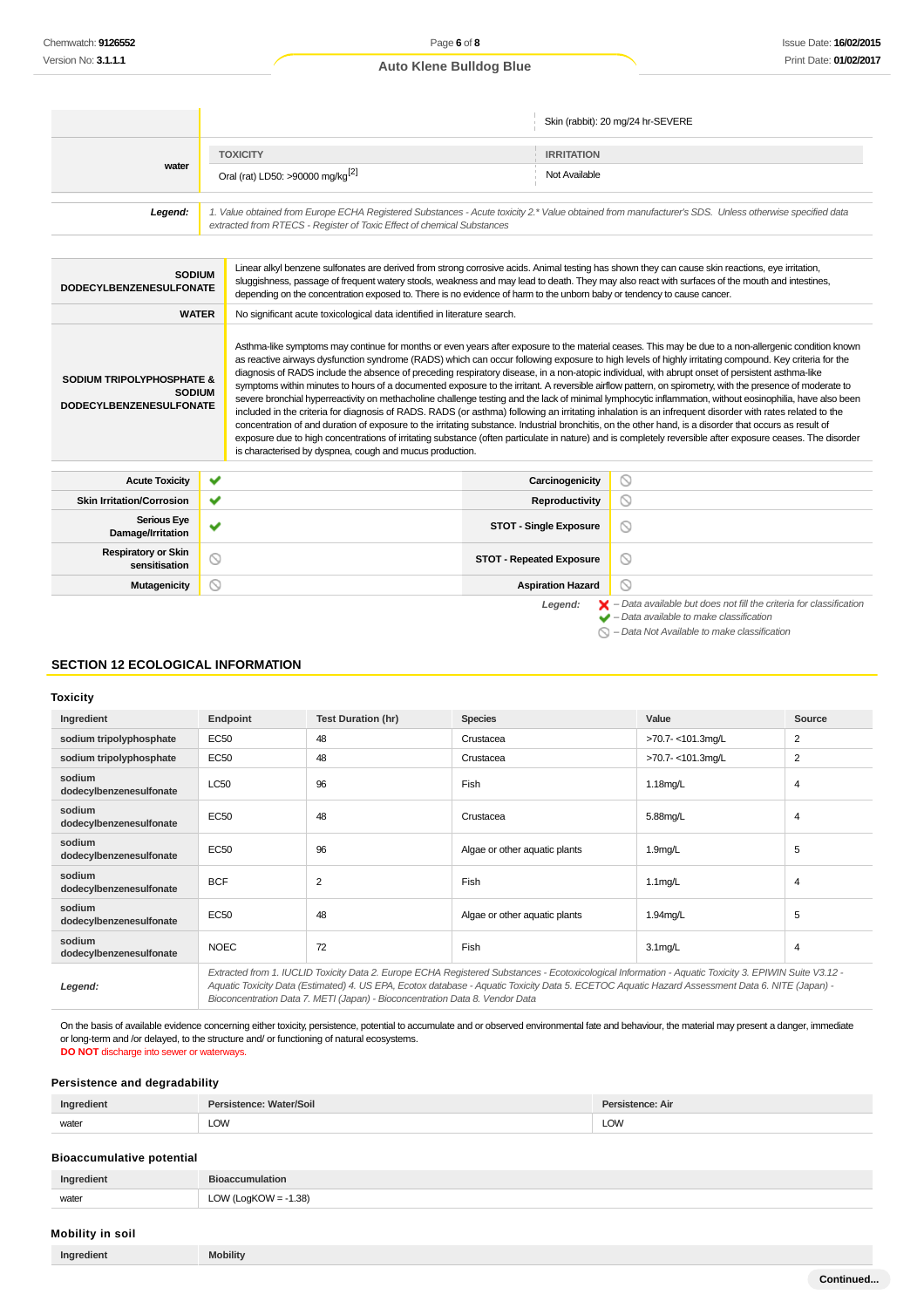water  $LOW (KOC = 14.3)$ 

#### **SECTION 13 DISPOSAL CONSIDERATIONS**

| Waste treatment methods                |                                                                                                                                                                                                                                                                                                                                                                                                                                                                                                                                                                          |
|----------------------------------------|--------------------------------------------------------------------------------------------------------------------------------------------------------------------------------------------------------------------------------------------------------------------------------------------------------------------------------------------------------------------------------------------------------------------------------------------------------------------------------------------------------------------------------------------------------------------------|
| <b>Product / Packaging</b><br>disposal | $\blacktriangleright$ Recycle wherever possible.<br>• Consult manufacturer for recycling options or consult local or regional waste management authority for disposal if no suitable treatment or disposal facility<br>can be identified.<br>▶ Dispose of by: burial in a land-fill specifically licenced to accept chemical and / or pharmaceutical wastes or incineration in a licenced apparatus (after<br>admixture with suitable combustible material).<br>Decontaminate empty containers. Observe all label safequards until containers are cleaned and destroyed. |

Ensure that the disposal of material is carried out in accordance with Hazardous Substances (Disposal) Regulations 2001.

## **SECTION 14 TRANSPORT INFORMATION**

#### **Labels Required**

| Moris | <b>NC</b><br>$\sim$ |
|-------|---------------------|
|       | $.1 \wedge$<br>יומה |

**Land transport (UN): NOT REGULATED FOR TRANSPORT OF DANGEROUS GOODS**

## **Air transport (ICAO-IATA / DGR): NOT REGULATED FOR TRANSPORT OF DANGEROUS GOODS**

### **Sea transport (IMDG-Code / GGVSee): NOT REGULATED FOR TRANSPORT OF DANGEROUS GOODS**

#### **Transport in bulk according to Annex II of MARPOL and the IBC code**

Not Applicable

#### **SECTION 15 REGULATORY INFORMATION**

#### **Safety, health and environmental regulations / legislation specific for the substance or mixture**

| This substance is to be managed using the conditions specified in an applicable Group Standard |  |
|------------------------------------------------------------------------------------------------|--|
|------------------------------------------------------------------------------------------------|--|

| <b>HSR Number</b> | <b>Group Standard</b>                                                                                    |
|-------------------|----------------------------------------------------------------------------------------------------------|
| HSR002624         | N.O.S. (Subsidiary Hazard) Group Standard 2006                                                           |
| HSR002535         | Compressed Gas Mixtures (Subsidiary Hazard) Group Standard 2006                                          |
| HSR002596         | Laboratory Chemicals and Reagent Kits Group Standard 2006                                                |
| HSR002530         | Cleaning Products (Subsidiary Hazard) Group Standard 2006                                                |
| HSR002585         | Fuel Additives (Subsidiary Hazard) Group Standard 2006                                                   |
| HSR002519         | Aerosols (Subsidiary Hazard) Group Standard 2006                                                         |
| HSR002521         | Animal Nutritional and Animal Care Products Group Standard 2006                                          |
| HSR002606         | Lubricants, Lubricant Additives, Coolants and Anti-freeze Agents (Subsidiary Hazard) Group Standard 2006 |
| HSR002644         | Polymers (Subsidiary Hazard) Group Standard 2006                                                         |
| HSR002647         | Reagent Kits Group Standard 2006                                                                         |
| HSR002612         | Metal Industry Products (Subsidiary Hazard) Group Standard 2006                                          |
| HSR002670         | Surface Coatings and Colourants (Subsidiary Hazard) Group Standard 2006                                  |
| HSR002503         | Additives, Process Chemicals and Raw Materials (Subsidiary Hazard) Group Standard 2006                   |
| HSR002638         | Photographic Chemicals (Subsidiary Hazard) Group Standard 2006                                           |
| HSR002565         | Embalming Products (Subsidiary Hazard) Group Standard 2006                                               |
| HSR002578         | Food Additives and Fragrance Materials (Subsidiary Hazard) Group Standard 2006                           |
| HSR002558         | Dental Products (Subsidiary Hazard) Group Standard 2006                                                  |
| HSR002684         | Water Treatment Chemicals (Subsidiary Hazard) Group Standard 2006                                        |
| HSR002573         | Fire Fighting Chemicals Group Standard 2006                                                              |
| HSR100425         | Pharmaceutical Active Ingredients Group Standard 2010                                                    |
| HSR002600         | Leather and Textile Products (Subsidiary Hazard) Group Standard 2006                                     |
| HSR002571         | Fertilisers (Subsidiary Hazard) Group Standard 2006                                                      |
| HSR002648         | Refining Catalysts Group Standard 2006                                                                   |
| HSR002653         | Solvents (Subsidiary Hazard) Group Standard 2006                                                         |
| HSR002544         | Construction Products (Subsidiary Hazard) Group Standard 2006                                            |
| HSR002549         | Corrosion Inhibitors (Subsidiary Hazard) Group Standard 2006                                             |
| HSR002552         | Cosmetic Products Group Standard 2006                                                                    |
| HSR100757         | Veterinary Medicine (Limited Pack Size, Finished Dose) Standard 2012                                     |
| HSR100758         | Veterinary Medicines (Non-dispersive Closed System Application) Group Standard 2012                      |